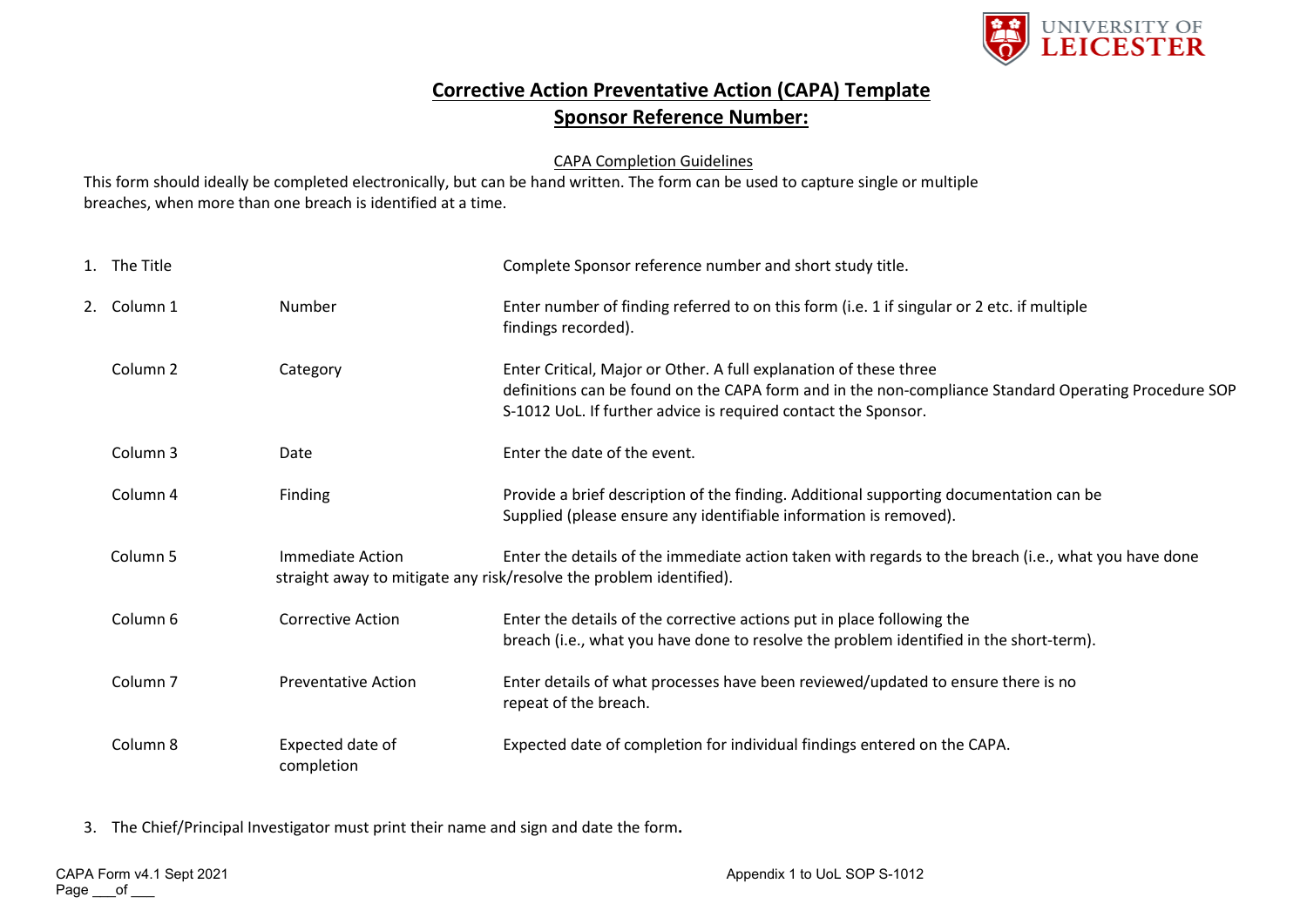

| No             | Category<br>As below | <b>Date</b> | <b>Finding</b> | <b>Immediate Action</b> | <b>Corrective Action</b> | <b>Preventative Action</b> | <b>Expected</b><br>Date of<br>completion |
|----------------|----------------------|-------------|----------------|-------------------------|--------------------------|----------------------------|------------------------------------------|
| $\mathbf 1$    |                      |             |                |                         |                          |                            |                                          |
| $\overline{2}$ |                      |             |                |                         |                          |                            |                                          |
| $\mathbf{3}$   |                      |             |                |                         |                          |                            |                                          |